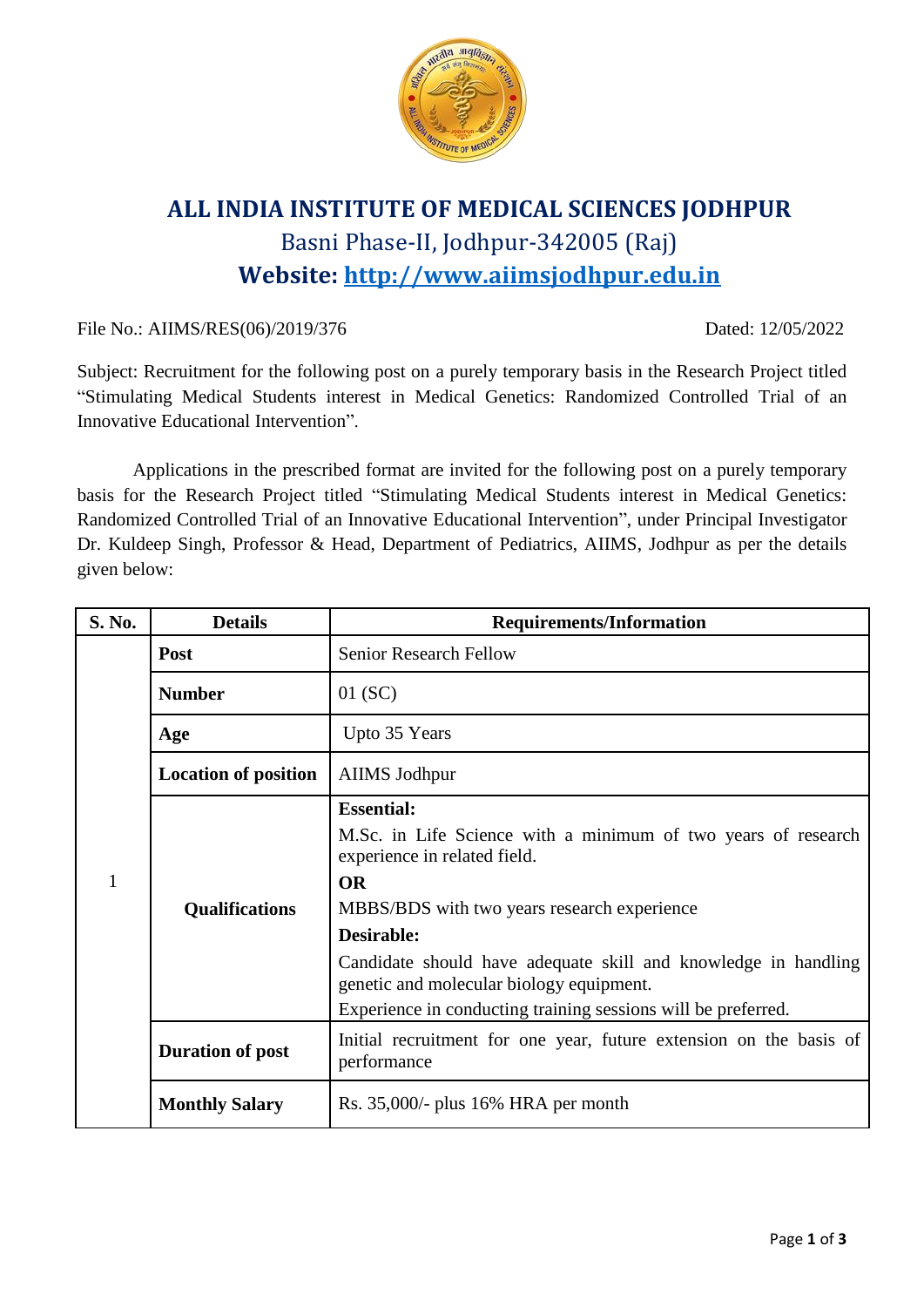All candidates should submit the filled application in the prescribed format and Bio-data on the day of Walk-In-Interview and should appear in person for Walk-In-Interview along with all relevant original documents and one set of self-attested photocopies of documents regarding age, qualifications and relevant experience, on **May 28, 2022 at 09:00 AM** at following address:

> Research Section, Room No. C-116, First Floor, Medical College Building, All India Institute of Medical Sciences, Jodhpur

## **GENERAL TERMS & CONDITIONS:**

- 1. Reporting time for candidate's starts at **09:00 AM on May 28, 2022** and closing time to report for interview is **10:00 AM on May 28, 2022**, after which no additional candidates would be entertained for interview.
- 2. The above posts are filled-up on purely on temporary basis, co-terminus with the project & the candidate will have NO right to claim for permanent Employment under ICMR/AIIMS or continuation of his/her services in any other project.
- 3. No enquiries shall be entertained in this regard after due date.
- 4. Post may increase/decrease as per requirement and at the sole discretion of Research Section, AIIMS, Jodhpur.
- 5. All educational professional and technical qualification should be from a recognized Board/ University and full-time.
- 6. The experience requirement specified should be experience acquired after obtaining the minimum educational qualifications required for the post.
- 7. Persons working in Govt. or Public Sector undertaking should produce "No Objection Certificate" at the time of Interview.
- 8. No TA/DA will be admissible to appear in the interview, including (SC/ST candidates).
- 9. This position will be purely on temporary/contractual basis for the specified period of time and based on project.
- 10. The salary is a consolidated sum without any other benefits and it is based on experience, qualifications, skill set, etc. of the candidates.
- 11. Canvassing in any form will be a disqualification.
- 12. **Age Relaxation:** Age relaxation for SC, ST and OBC candidates will be given against reserve posts only. Age concession to the extent of service rendered in other research projects will also be admissible for experienced and skilled persons.
- 13. Age / Education qualification / Experience will be considered till late date of the advertisement.